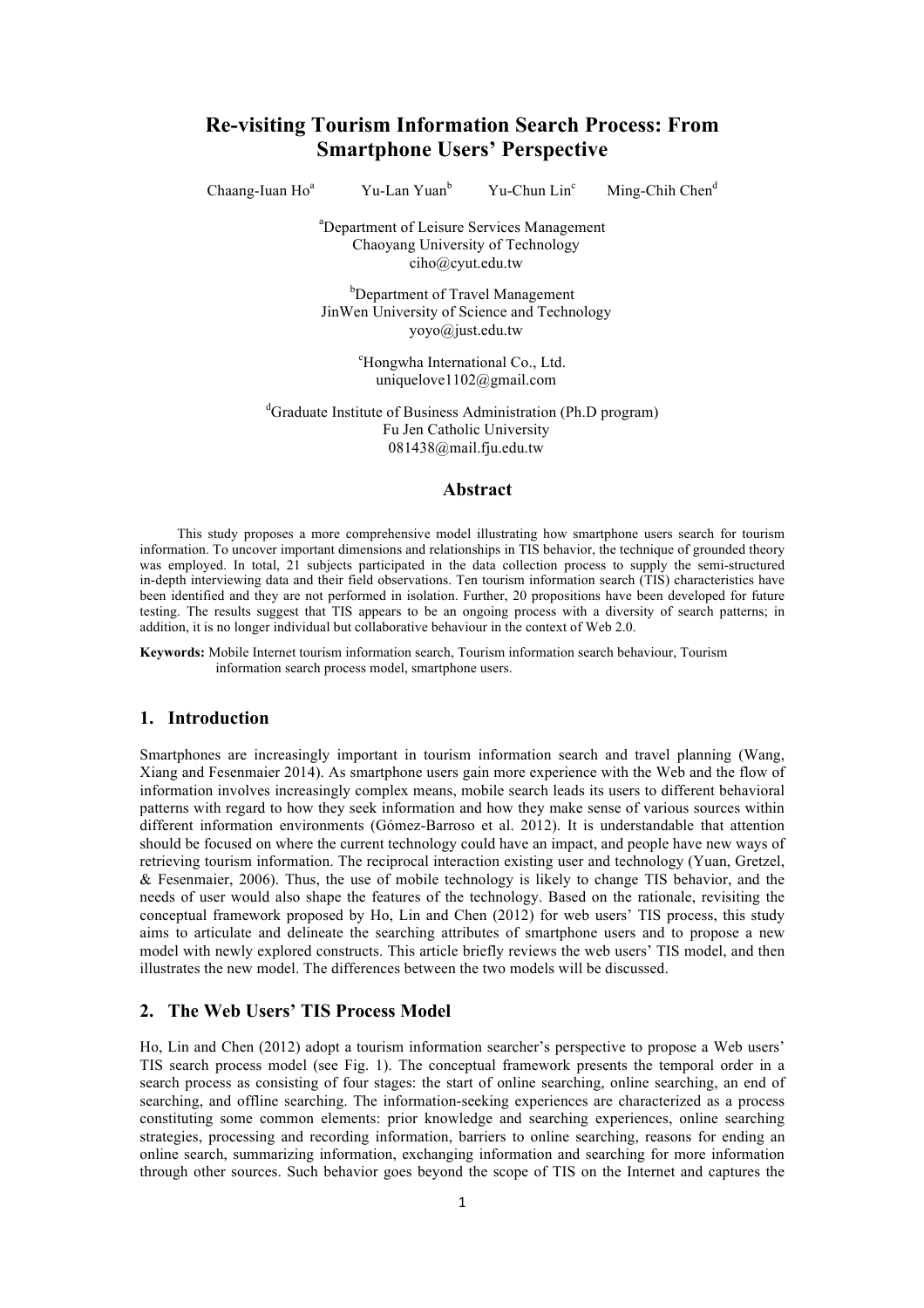other offline activities, including processing, utilizing and disseminating information.

However, applying this framework to depict smartphone users' TIS behavior of may not be sufficiently encompassing or adequate. The model focuses on individual information search and primarily reflects a single Web user's interactions with an information environment. With the advancement of Web 2.0 technology, TIS involves more social and collaborative aspects. In addition, the limited functionalities of smartphones in terms of information processing and storing may be the constraints for TIS. Due to the discrepancies in the characteristics and the interactions among specific search activities on the smartphone platform, there is a need to re-examine TIS itself as a whole and to distinguish the differences generated between Web users and smartphone users.

### **3. The Smartphone Users' TIS Process Model**

The information search phenomenon of smartphone users under investigation is both complex and multi-faceted. In this study, two methods including semi-structured interviews and on-site observation were employed to collect data. In total, there were 21 participants to be interviewed in this study. The data collection continued until it reached theoretical saturation. The 150 pages of transcribed interviewing data and field notes were analyzed by using the technique of grounded theory. The thick descriptions of behavioral processes not only allow researchers to interpret the searchers' lived experiences within and in-between information environments, but also to identify new/different concepts and their properties from the data.

Ten major behavioral characteristics of smartphone users were identified. As shown in Figure 1, a relatively comprehensive search process model that TIS takes place internally, depending on memory, and also externally through the use of different sources. The model comprises two parts: the upper half indicates that TIS activities have been undertaken by using smartphones; the bottom half illustrates that the *mobile Internet* (MI), PC Internet and editorial communications have been interwoven into TIS. The properties of the model are briefly explained below.

- A. *Internal searches.* Smartphone users rely on their recollections of previous searches and the previous traveling experiences to initiate TIS.
- B. *Searches using MI*. Seven MI search strategies have been identified to be most commonly used, namely, using search engines, using keywords, using bookmarks, browsing web pages, comparing search results, using e-WOMs, and other approaches.
- C. *Preliminary Collaborative TIS.* The collaborative activities on in the tourism context which can be achieved by synchronously and asynchronously focus on gathering, obtaining, sharing, updating and verifying information. These activities can be achieved by synchronously and asynchronously. The collaborators who may be co-located or remote include the acquaintances, strangers and travel companions.
- D. *Barriers to MI searches.* The disturbances may be classified to three parts: website content (connecting to and linking to the websites), MI connection and mobile appliance (the small screen size and limited battery usage on one charge).
- E. *Saving information in the smartphones*: The actions include written down the URLs, cloned the web pages, saved the links or web pages as bookmarks, or forwarded the storage/references directly to the collaborators by broadcasting the useful information.
- F. *End an MI search.* Smartphone users may stop their one-spot searching on the MI either because of the needed information obtained already, the wanted information unavailable, or simply because they want to quit or attend to other personal affairs. However, the small screen size of the smartphones and the limited battery usage also drive them to stop their searches.
- G. *Summarizing information by using smartphones.* While ending the MI searches, smartphone users may summarize the information that they have or save. A series of actions may be undertaken: reviewing the content as a whole, deleting the redundant or useless information, and preserving what they really want. This suggests that searchers make further reviews and evaluations.
- H. *PC Internet search.* Smartphone users may further utilize the PC Internet for advanced searches based on their previous search results. They may revisit the pages/search history for double-checking or making relevant judgments. In addition, the PCs have been used for compiling, editing, classifying and printing out the information.
- I. *Advanced Collaborative TIS.* This mainly refers to further communications and discussions with travel companions by evaluating and filtering the information. The activities also include seeking personal recommendations from acquaintances. Furthermore, the information sources have been expanded to travel intermediaries or travel-related service providers.
- J. *Searches involving editorial communications*. While the Internet (either mobile or wire-based) is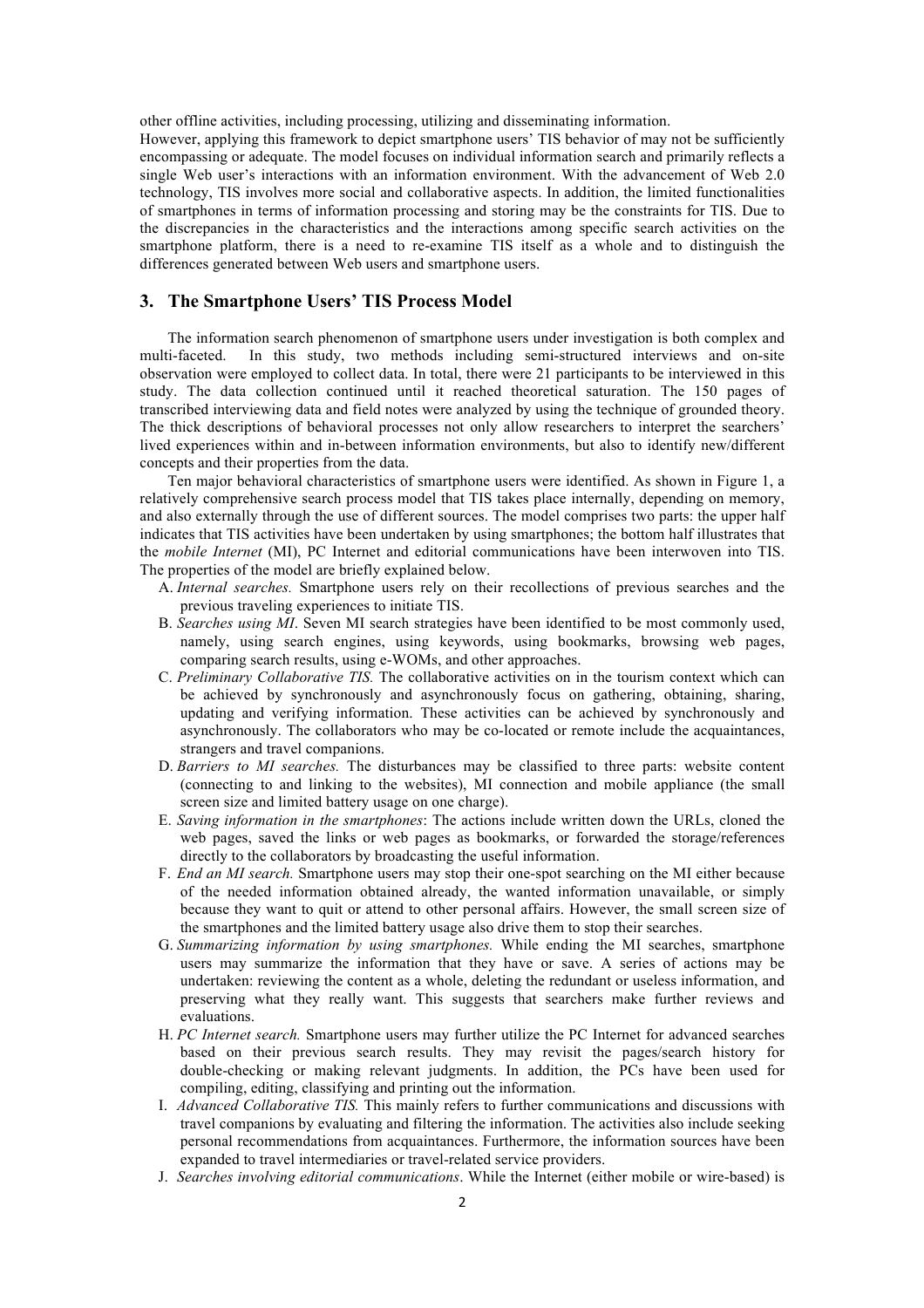clearly becoming one of the most important sources of TIS, some smartphones users still rely on editorial communications, such as guidebooks/brochures, newspapers and magazines.

### **4. Comparisons Between Two TIS Process Models**

The research results highlight a number of important TIS behavioral features of smartphone users. First, the TIS strategies adopted by using the MI were nearly identical to those involving the use of the PC Internet. However, the search actions differed slightly between the two. For example, it was less often the case that there were in-depth evaluations and comparisons of web pages on the smartphone interfaces. Limited by screen size, the browsing strategy tended to be exploratory and scanning web pages in nature rather than reviewing a document thoroughly. Secondly, the smartphone platforms served as the mechanism not only for individual TIS, but also supporting in c*ollaborative* TIS to perform tasks that included seeking, saving, sharing information, and communications/discussions. Finally, most smartphone users search for tourism information by utilizing multiple information channels with the Internet (mobile and wire-based) and editorial sources. Some participants utilized the PC Internet for advanced searches, which their navigation behavior was goal-directed rather than just consisting of exploratory browsing. The instrumental navigation strategies were more intentional and selective for specific information content. The search activities involved information multitasking by opening several web browser windows at the same time, which referred to the further reviews and evaluations of the information thereby found. The PCs were also used for compiling and editing the information obtained with the greatest convenience to print out the documents on paper.

### **5. Conclusion**

This study contributes to the literature by highlight the individuals' engagement in more complex search-related and collaborative tasks as a means of approaching their travel decision-making. However, it needs to be emphasized that the results have to be treated with caution given the small scale. The research findings would be more helpful in advancing the understanding of searcher behavior if they could be generalized to a wider population. We also seek to generalize the theory by testing the model with empirical data. The detailed tasks include deducing and testing null hypotheses for the propositions stated in this paper.

### **References**

- Gómez-Barroso, J. L., Bacigalupo, M., Nikolov, S. G., Companó, R., & Feijóo, C. (2012). Factors required for mobile search going mainstream. *Online Information Review,* 36(6), 846-57.
- Ho, C., Lin, M, & Chen, H. (2012). Web users' behavioural patterns of tourism information search: From online to offline. *Tourism Management*, 33, 1468-1482.
- Wang, D., Xiang, Z., & Fesenmaier, D. (2014). Smartphone use in everyday life and travel. *Journal of Travel Research,* 1-12.
- Yuan, Y.-L., Gretzel, U., & Fesenmaier, D. R. (2006). The role of information technology use in American convention and visitors bureaus. *Tourism Management, 27*(2), 326-341.

#### **Acknowledgement**

The authors would like to thank the National Science Council of Taiwan, R.O.C. for financially supporting this work under the contract NSC102-2410-H-324-018.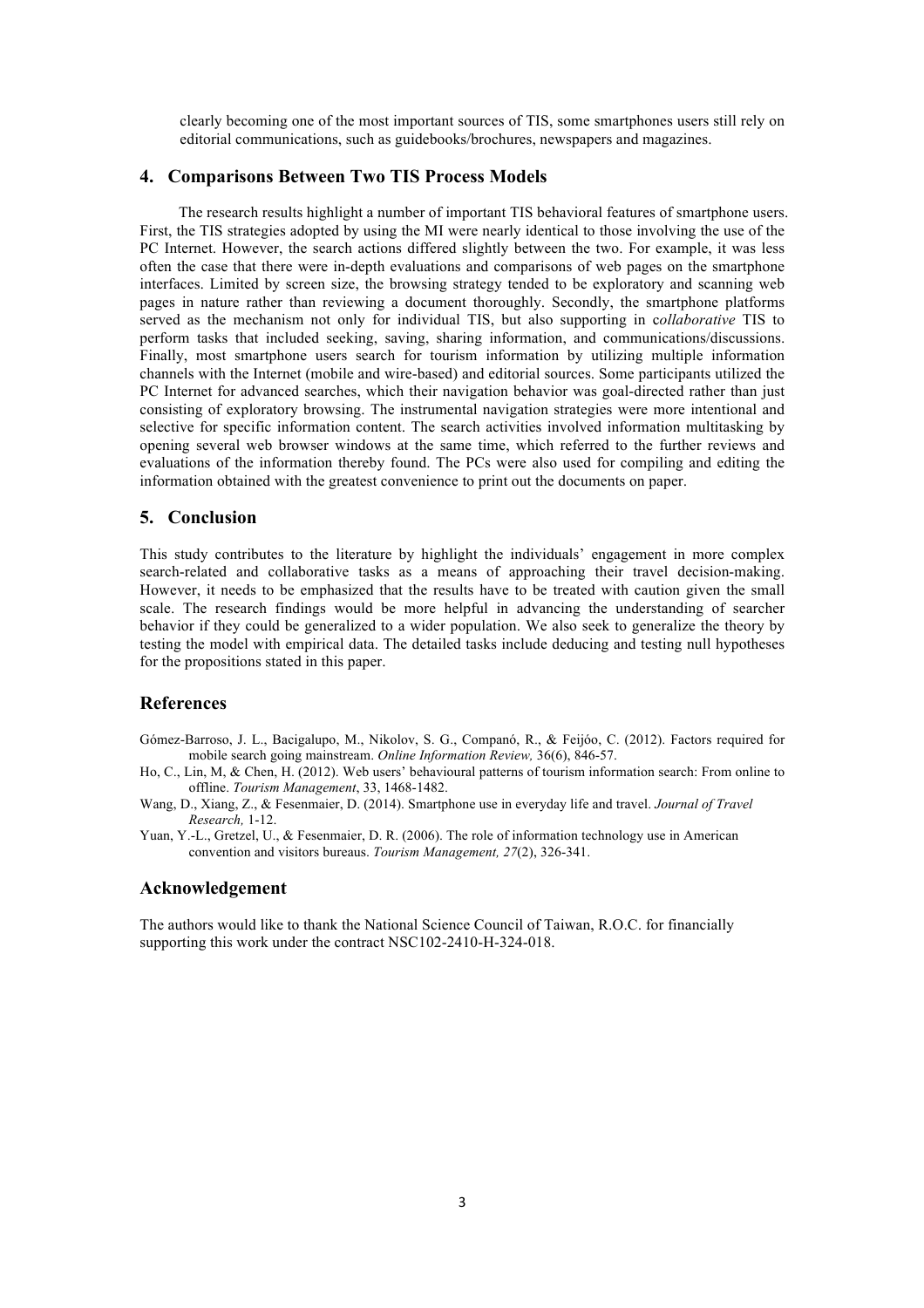

Note: "A" denotes: using the search engine; "B": using keywords; "C": using a landmark Website; "D": comparing search results; "E": browsing Web pages.

Source: Ho, C., Lin, M, & Chen, H. (2012). Web users' behavioural patterns of tourism information search: From online to offline. *Tourism Management*, 33, 1468-1482.

**Fig.1.** Web users' TIS model